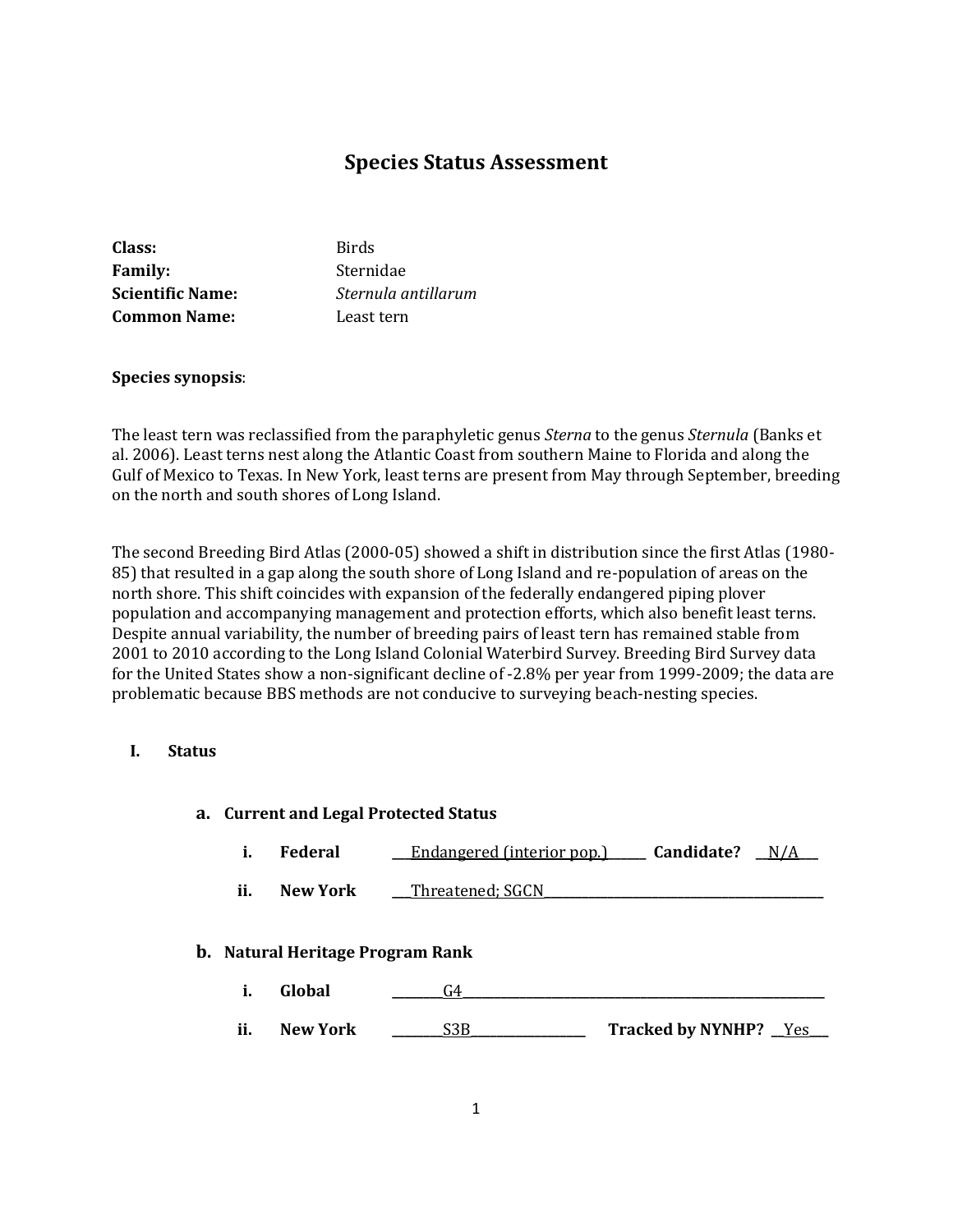# **Other Rank:**

The interior population (central U.S.) has been listed as endangered since 1985. USFWS Bird of Conservation Concern Species of Northeast Regional Conservation Concern (Therres 1999) IUCN – Least Concern

#### **Status Discussion:**

Least tern is a common local breeder and a common to abundant migrant on Long Island. It is a rare visitant elsewhere in New York. Populations are increasing in New Jersey and Massachusetts but declining in Connecticut. Least tern is ranked as Vulnerable in New York and as Imperiled in Massachusetts and Connecticut. It is ranked as Critically Imperiled in New Jersey.

# **II. Abundance and Distribution Trends**

**a. North America**

**b. Regional**

| i. Abundance                                                 |  |
|--------------------------------------------------------------|--|
|                                                              |  |
| ii. Distribution:                                            |  |
| <u>X</u> declining ____increasing _______stable _____unknown |  |
| Time frame considered: 1999-2009                             |  |
|                                                              |  |
| Regional                                                     |  |
| <i>i.</i> Abundance                                          |  |
|                                                              |  |
| ii. Distribution:                                            |  |
|                                                              |  |
| <b>Regional Unit Considered:</b> ____Northeast               |  |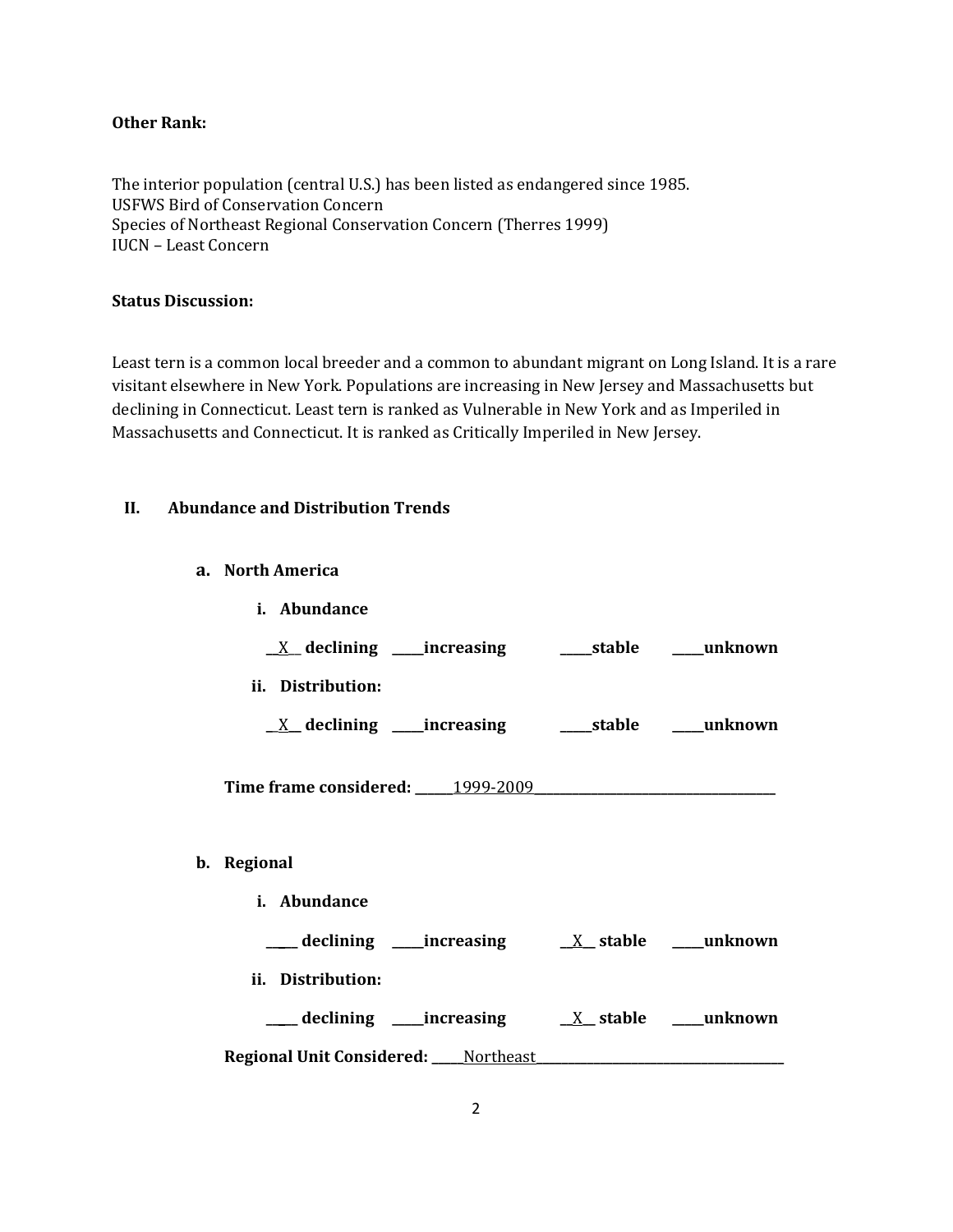**Time Frame Considered: \_\_\_\_\_\_\_**1999-2009**\_\_\_\_\_\_\_\_\_\_\_\_\_\_\_\_\_\_\_\_\_\_\_\_\_\_\_\_\_\_\_\_\_\_\_\_\_\_**

# **c. Adjacent States and Provinces**

| <b>CONNECTICUT</b>               |                                                            |                 |
|----------------------------------|------------------------------------------------------------|-----------------|
| i. Abundance                     |                                                            |                 |
|                                  |                                                            |                 |
| ii. Distribution:                |                                                            |                 |
|                                  | <u>X</u> declining ____increasing ______stable ____unknown |                 |
| Time frame considered: 1998-2004 |                                                            |                 |
|                                  |                                                            |                 |
|                                  |                                                            |                 |
| i. Abundance                     |                                                            |                 |
|                                  |                                                            |                 |
| ii. Distribution:                |                                                            |                 |
|                                  |                                                            |                 |
|                                  |                                                            |                 |
|                                  |                                                            |                 |
| NEW JERSEY Not Present _______   |                                                            | No data _______ |
| i. Abundance                     |                                                            |                 |
|                                  |                                                            |                 |
| ii. Distribution:                |                                                            |                 |
|                                  |                                                            |                 |
| Time frame considered: 1976-2006 |                                                            |                 |
|                                  |                                                            |                 |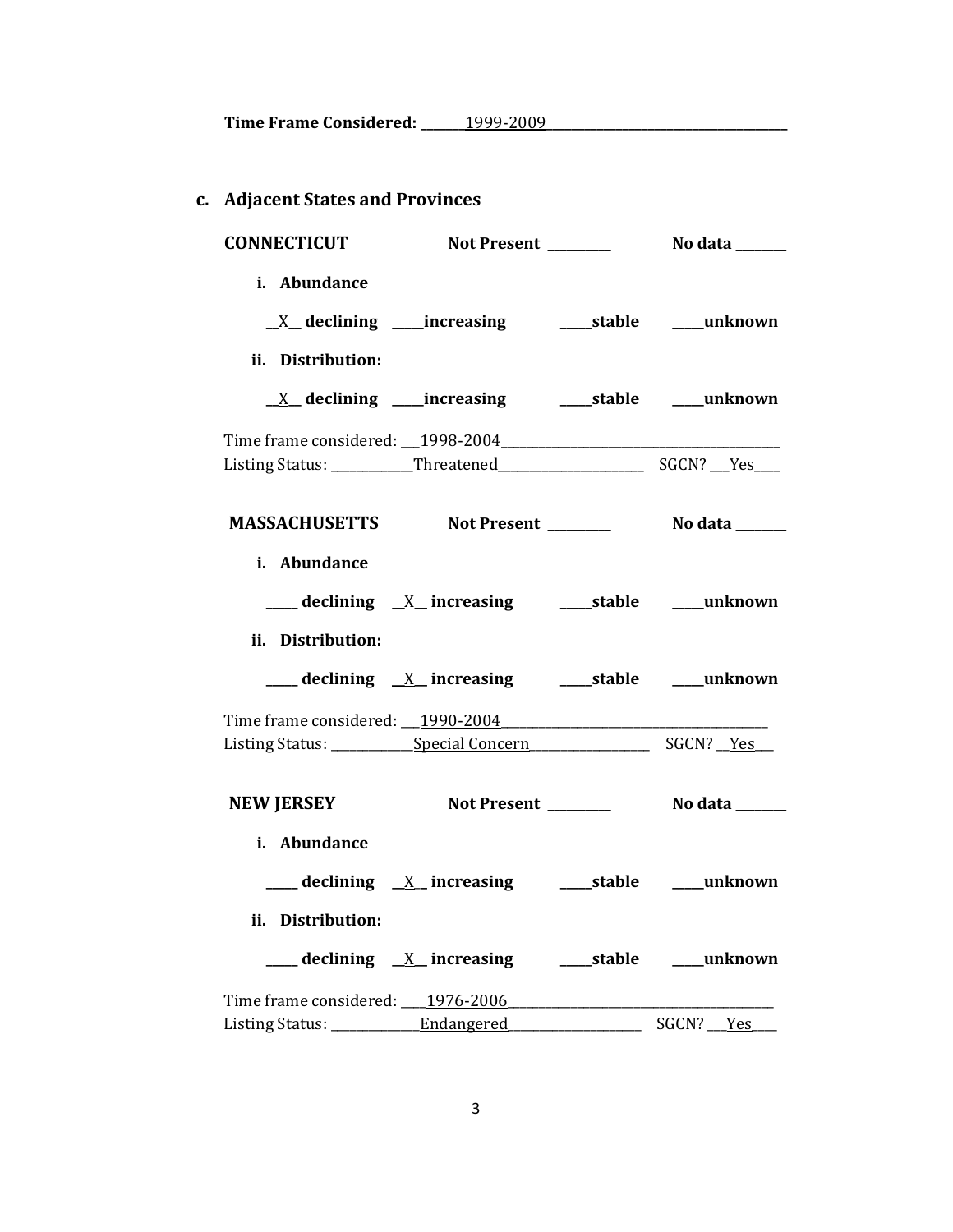| <b>ONTARIO</b>                                                            | Not Present $\_\_X$      | No data $\_\_$                                                              |
|---------------------------------------------------------------------------|--------------------------|-----------------------------------------------------------------------------|
| <b>PENNSYLVANIA</b>                                                       | Not Present X            | No data $\frac{1}{\sqrt{1-\frac{1}{2}}\cdot\frac{1}{\sqrt{1-\frac{1}{2}}}}$ |
| <b>QUEBEC</b>                                                             | Not Present $\_\_X$      | No data $\_\_$                                                              |
| <b>VERMONT</b>                                                            | Not Present $\mathbf{X}$ | No data $\_\_$                                                              |
| d. NEW YORK                                                               |                          | No data $\_\_\_\_\_\_\_\_\_\_\_\$                                           |
| i. Abundance                                                              |                          |                                                                             |
|                                                                           |                          |                                                                             |
| ii. Distribution:                                                         |                          |                                                                             |
| $\frac{1}{2}$ declining ____ increasing ____ ___ ____ ____ ______ unknown |                          |                                                                             |
| Time frame considered: ___ 2000-2010 (distribution shifted; see below)    |                          |                                                                             |

# **Monitoring in New York.**

Surveys are conducted annually for the Long Island Colonial Waterbird Survey.

# **Trends Discussion:**

Least terns were extirpated from New York from 1882 until 1926 (Cruickshank 1942). By the mid-1970s, colonies had been established around much of coastal New York with as many as 2,600 pairs nesting at 29 to 47 colonies (Peterson 1988).

The species was listed as endangered in New York in 1983. During the mid-1980s, there were as many as 3,000 pairs at 39 to 59 sites. Through the 1990s, the population averaged 2,500 to 3,500 pairs at 40 to 60 sites each year. Because populations appeared to be stable, least tern was reclassified as a threatened species in New York in 1999.

Wasilco (2008) noted changes in the distribution of least tern that became apparent during the second Breeding Bird Atlas survey. Areas on the north shore that appeared as gaps during the first Atlas have been filled with breeding records while areas on the south shore have been abandoned. This shift coincides with expansion of piping plover nesting and accompanying management and protection efforts, which also benefit least terns.

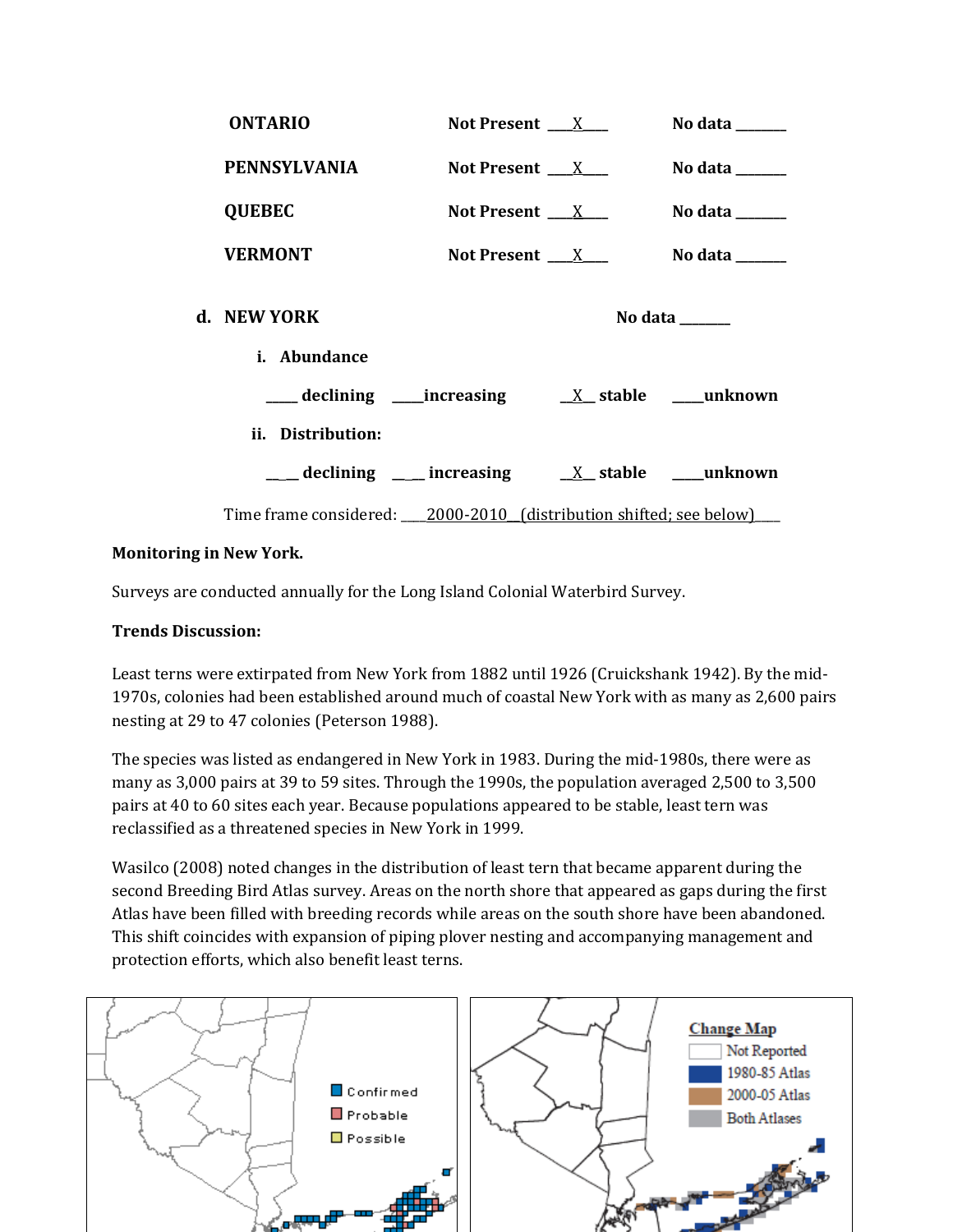**Figure 1**: Distribution of least tern in New York during the first Atlas (left), and change in distribution of least tern since the first Atlas (McGowan and Corwin 2008).



**Figure 2**: Distribution of least tern in North America (Birds of North America Online).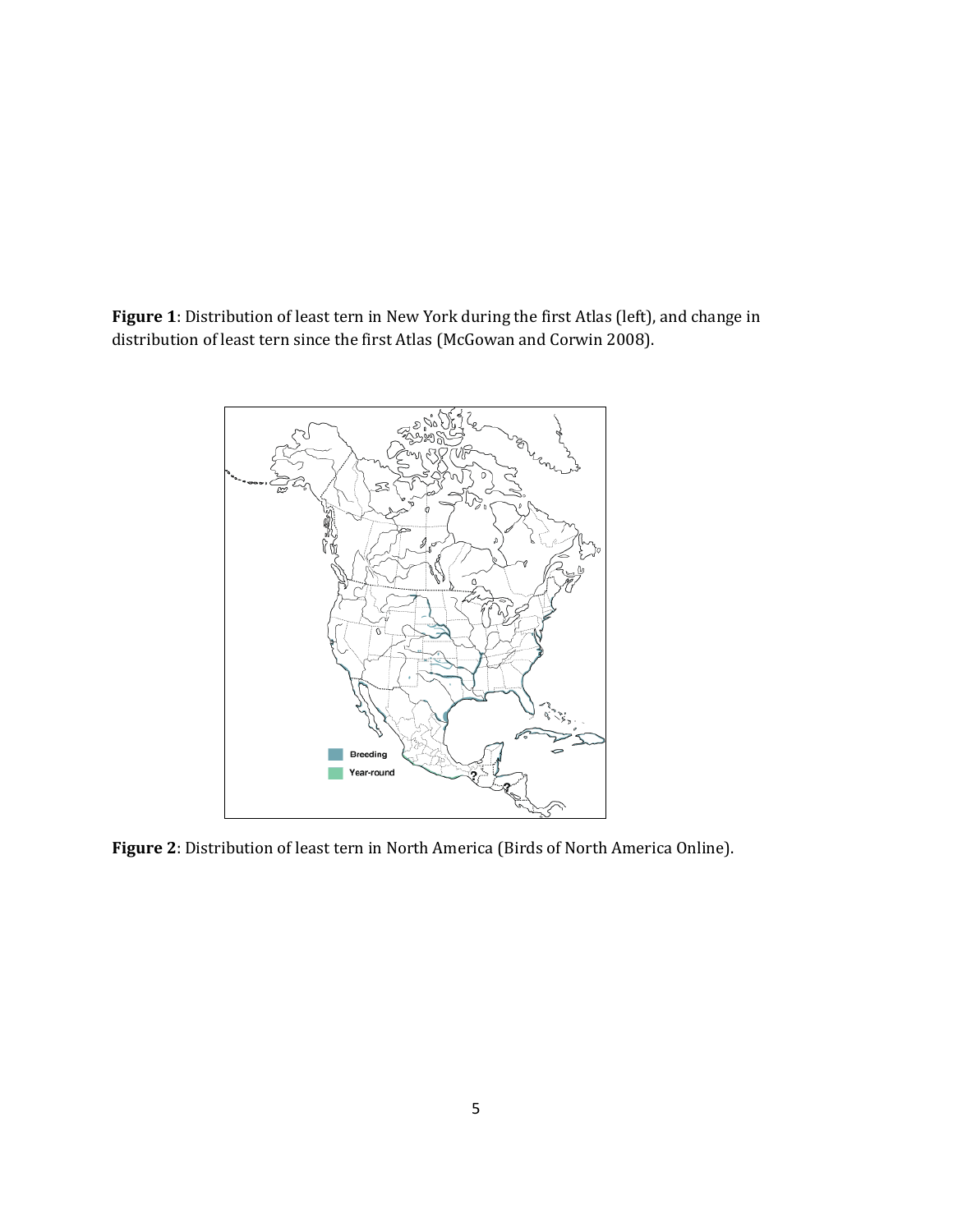

**Figure 3**: Conservation status of least tern in the United States (NatureServe 2012).



**Figure 4**: Number of least tern breeding pairs in New York, 1994-2012 (Chip Hamilton, personal communication).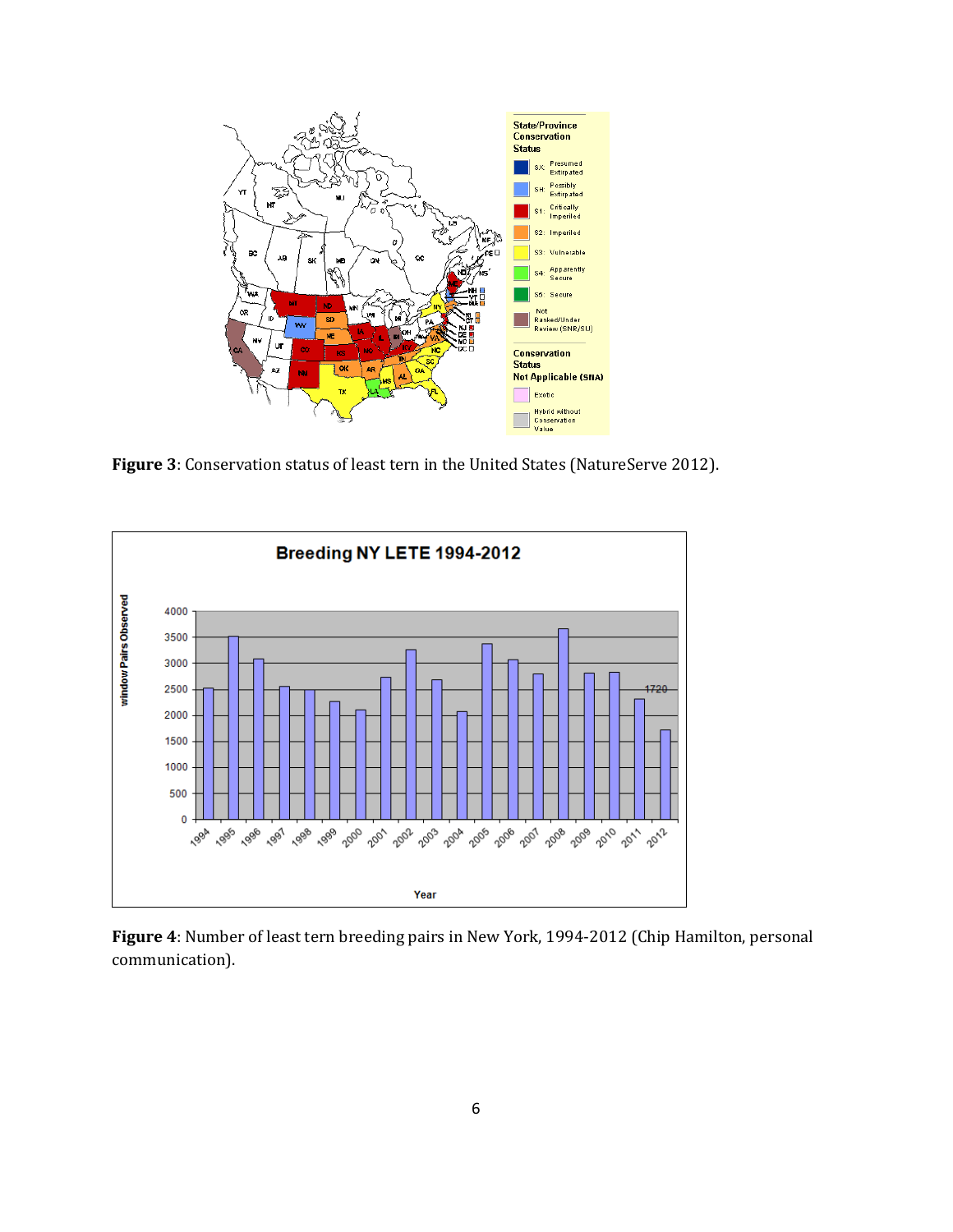#### **III. New York Rarity, if known:**

| <b>Historic</b> | # of Animals      | # of Locations | % of State |
|-----------------|-------------------|----------------|------------|
| prior to 1970   |                   |                |            |
| prior to 1980   | 1,719-2,628 pairs | 29-47          |            |
| prior to 1990   |                   |                |            |

#### **Details of historic occurrence:**

Nesting was re-established in 1926 after extirpation due to the millinery trade in 1882. By the 1970s, colonies were documented in most of coastal New York from Staten Island to the Peconic Bay and Fishers Island, as far west along the north shore to Eaton's Neck where 851 pairs nested in 1976 (Peterson 1988). During the 1970s, surveys documented 1,719 to 2,628 pairs at 29 to 47 active sites on the north and south shores of Long Island.

| Current | # of Animals                                      | # of Locations | % of State |
|---------|---------------------------------------------------|----------------|------------|
|         | $\frac{2.832 \text{ pairs}}{2.232 \text{ pairs}}$ |                |            |

#### **Details of current occurrence:**

The Long Island Colonial Waterbird Survey documented 2,832 pairs of nesting least terns at 59 active sites (out of 173 sites) in 2010. Surveys conducted from 2001 through 2009 show relatively stable numbers despite some annual variability.

### **New York's Contribution to Species North American Range:**

**Distribution** (percent of NY where species occurs) **Abundance** (within NY distribution)

| X | $0 - 5%$  | abundant      |
|---|-----------|---------------|
|   | $6 - 10%$ | X common      |
|   | 11-25%    | fairly common |
|   | 26-50%    | uncommon      |
|   | $>50\%$   | rare          |

#### **NY's Contribution to North American range**

 $X = 0.5\%$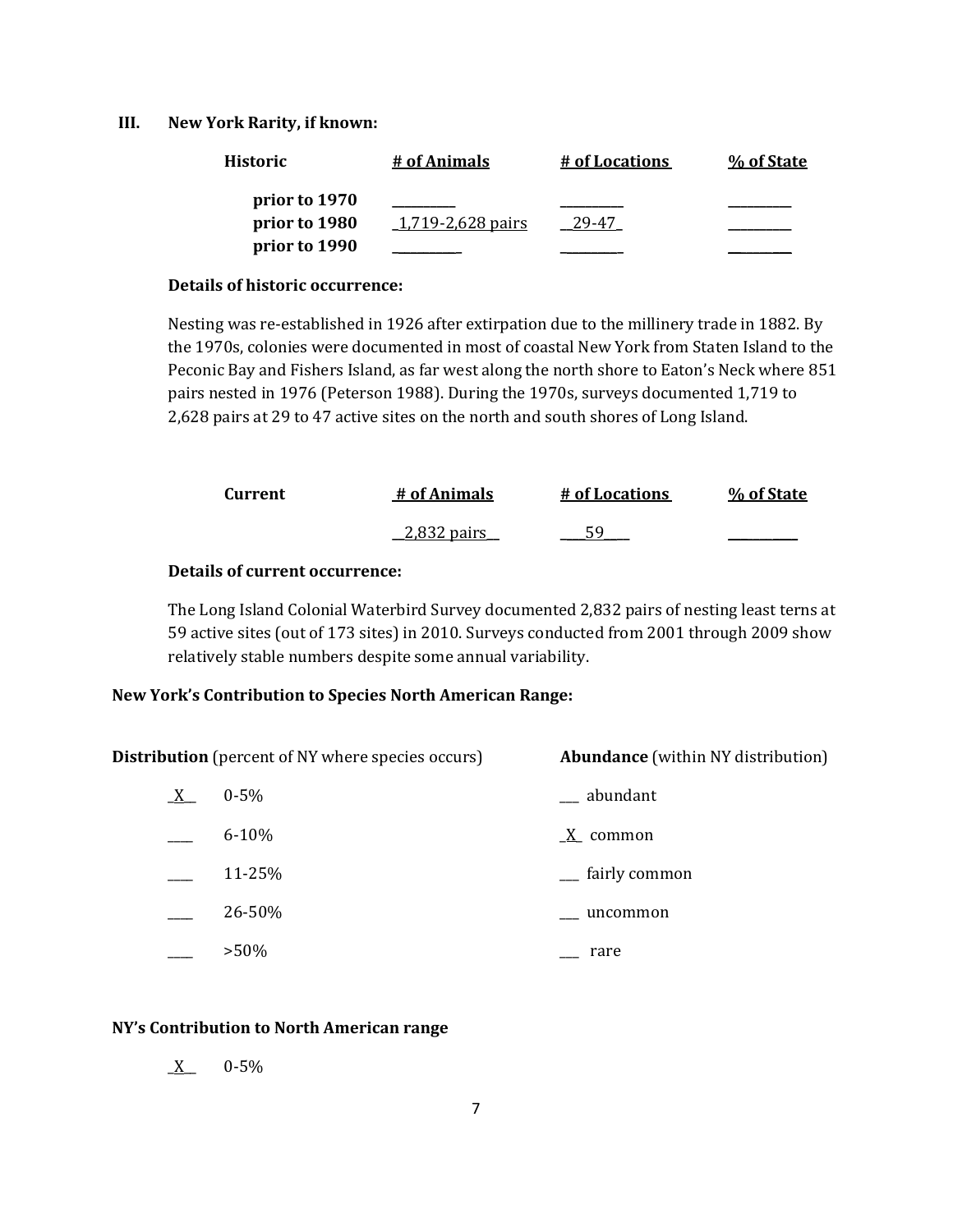- \_\_\_\_ 6-10%
- \_\_\_\_ 11-25%
- \_\_\_\_ 26-50%
- \_\_\_\_ >50%

#### **Classification of New York Range**

**\_\_\_\_\_ Core**

\_\_X\_\_\_ **Peripheral**

**\_\_\_\_\_ Disjunct**

**Distance to core population:**

**\_\_\_\_\_\_\_\_\_\_\_**

## **IV. Primary Habitat or Community Type:**

- 1. Maritime Dunes
- 2. Estuarine, Brackish Intertidal, Tidal Wetland, High Marsh
- 3. Estuarine, Brackish Intertidal, Benthic Geomorphology, Tidal Flat
- 4. Marine Intertidal Gravel/Sand Beach

## **Habitat or Community Type Trend in New York:**

| $X$ Declining              | ___Stable | __ Increasing | Unknown            |
|----------------------------|-----------|---------------|--------------------|
|                            |           |               |                    |
| <b>Habitat Specialist?</b> |           | Yes           | X No               |
| <b>Indicator Species?</b>  |           | Yes           | $\mathbf{X}$<br>N0 |
|                            |           |               |                    |

**Habitat Discussion:**

In New York, least terns are locally common in coastal areas with suitable habitat of sandy substrates that are relatively free of vegetation; it is rare away from salt water. As open sandy areas become vegetated, they are no longer suitable for nesting until they are disturbed in some way to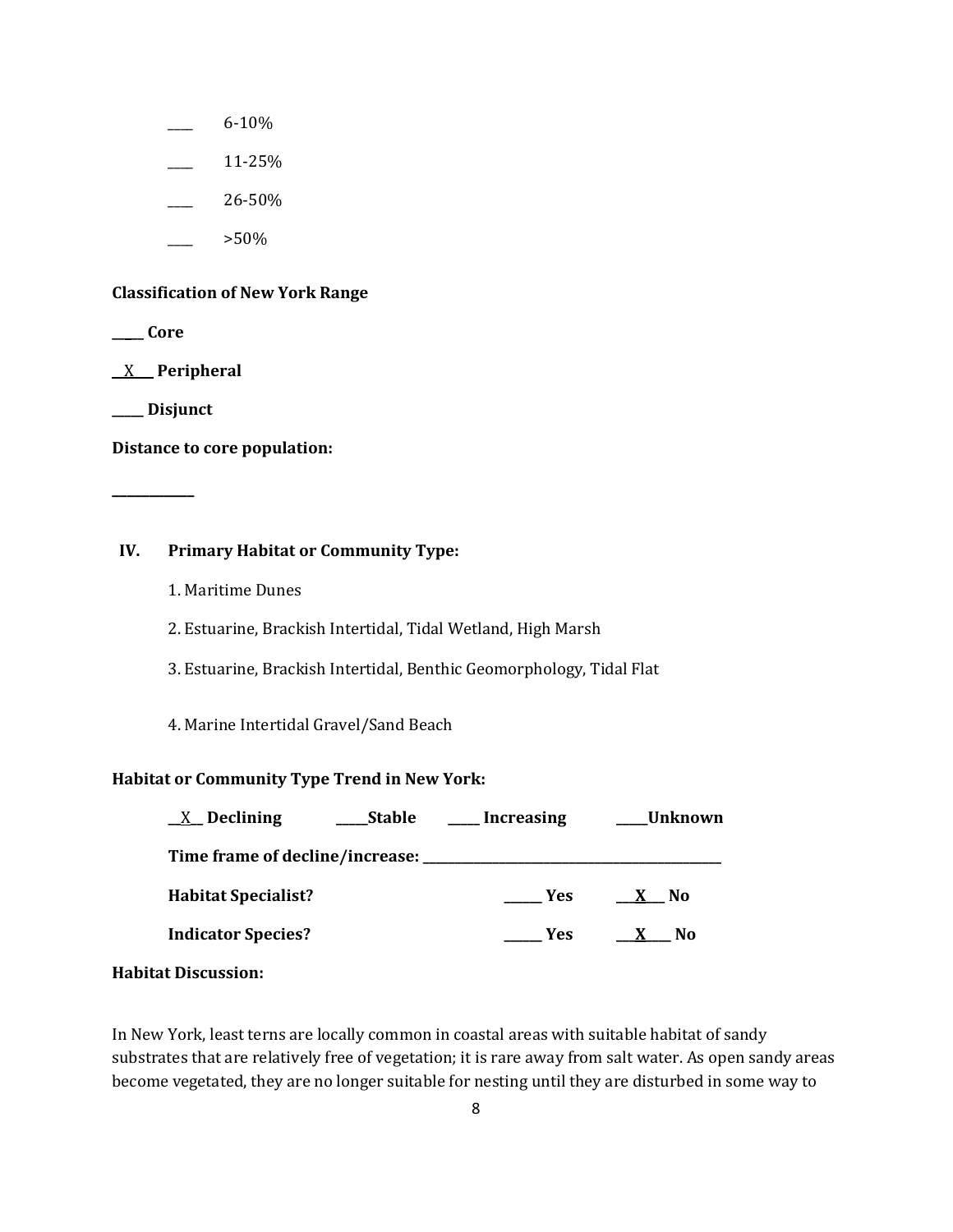recreate the preferred sandy conditions. They will nest on dredge material, and are capable of colonizing newly available areas.

# **V. New York Species Demographics and Life History**

- **\_\_**X**\_\_ Breeder in New York**
	- **\_\_**X**\_\_ Summer Resident**
	- **\_\_\_\_\_ Winter Resident**
	- **\_\_\_\_\_ Anadromous**

**\_\_\_\_\_ Non-breeder in New York**

- **\_\_\_\_\_ Summer Resident**
- **\_\_\_\_\_ Winter Resident**
- **\_\_\_\_\_ Catadromous**

**\_\_\_\_\_ Migratory only**

**\_\_\_\_\_Unknown**

# **Species Demographics and Life History Discussion:**

Most least terns begin breeding in their third year (Massey and Atwood 1981). Adults typically attempt to breed every year once they have started nesting. Only one successful brood is produced per season. Young of the year move from the natal colony within few weeks of fledging. Some terns banded as chicks were re-sighted breeding for the first time far from their natal area. One chick that was banded on Gulf Coast of Texas later nested in Kansas (Boyd and Thompson 1985).

Exposure is the greatest cause of mortality. Eggs and chicks frequently are killed by storm tide flooding in coastal areas, flooding of river sandbars, and sheet flooding of salt flats or mudflats. On sloping dredge piles, eggs have been swept out of nests during heavy rains. Eggs can die when exposed to cold or heat when adults are kept away from nests by human intruders, predators, or human recreation near nests. Eggs are sometimes buried by drifting sand from strong winds.

There is limited information of lifetime reproductive success. In California, lifetime productivity is estimated as 1.49 fledglings/adult on basis of calculated breeding life of 9.6 years (Massey et al. 1992). Substantial variation in estimated productivity relates to annual variation in colony outcomes, difficulty in locating young that fledge, and uncertainty about contribution of re-nesting.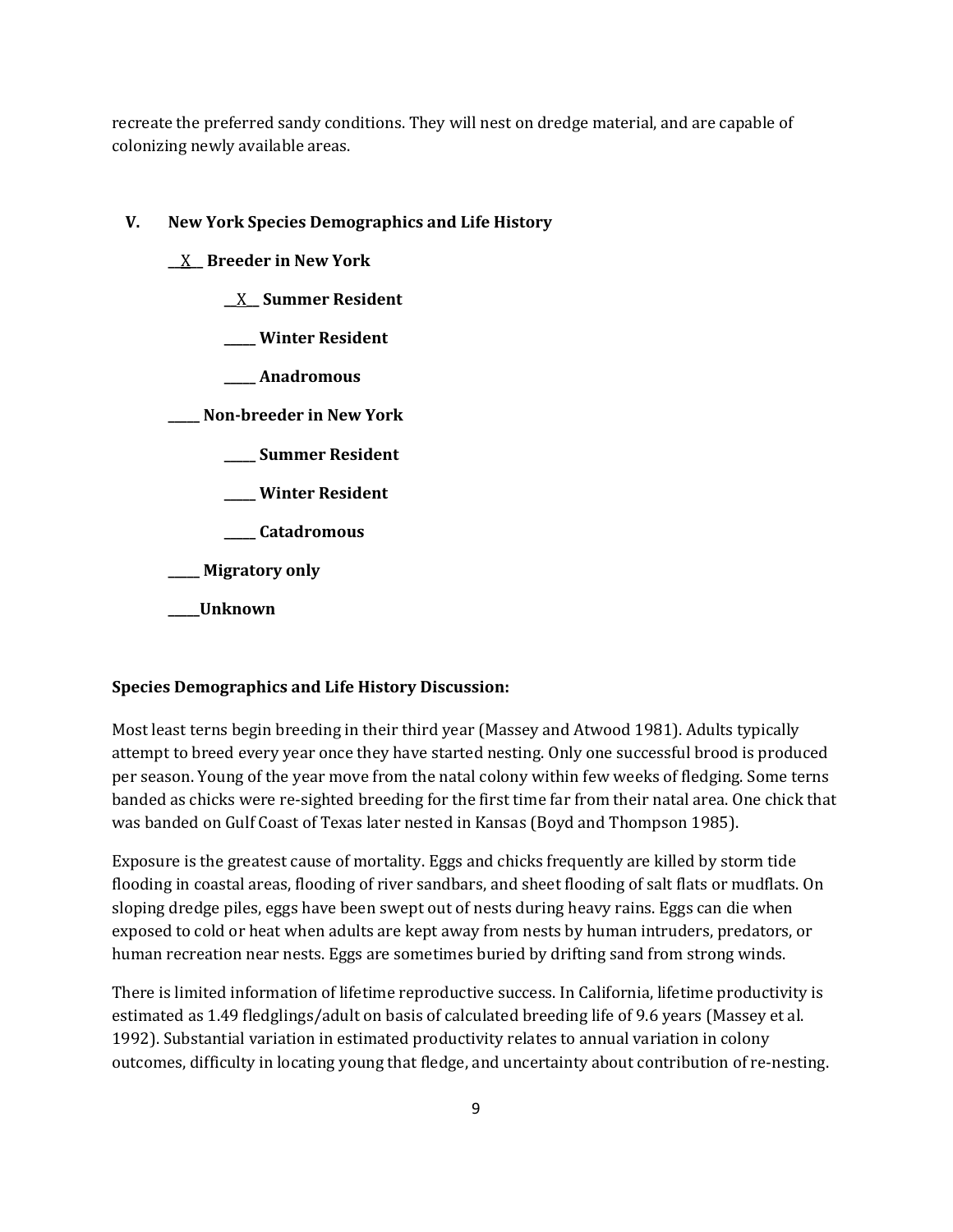Record longevity is 24 years, 1 month for a least tern banded in Massachusetts and recovered in New Jersey (Klimkiewicz and Futcher 1989).

# **VI. Threats:**

As a beach-nesting bird, least tern chicks and eggs are lost each year to beach maintenance equipment and during annual Fourth of July fireworks and associated nighttime human presence on nesting areas. Airboats, off-road vehicles, and human recreationists can be detrimental to eggs and chicks. Wasilco (2008) suggests that disturbance by human recreationists has pushed least terns to start new colonies in the same areas where piping plovers breed, thereby benefiting from the protection afforded this endangered species.

Vegetative succession and lack of new dredge spoil are likely reasons for loss of tern colonies on the islands within the south shore bays of Long Island. Remaining habitats are subject to rising sea levels due to global climate change, and to storm surges (North American Bird Conservation Initiative 2010). In an assessment of vulnerability to predicted climate change conducted by the New York Natural Heritage Program, least tern was identified as a second-priority species whose sensitivity should be assessed in the future (Schlesinger et al. 2011).

# **Are there regulatory mechanisms that protect the species or its habitat in New York?**

**\_\_\_\_\_\_ No \_\_\_\_\_ Unknown**

**\_\_**X\_**\_\_ Yes** 

The least tern is listed as a threatened species in New York and is protected by Environmental Conservation Law (ECL) section 11-0535 and the New York Code of Rules and Regulations (6 NYCRR Part 182). A permit is required for any proposed project that may result in a take of a species listed as Threatened or Endangered, including, but not limited to, actions that may kill or harm individual animals or result in the adverse modification, degradation or destruction of habitat occupied by the listed species.

Least terns are protected under the Migratory Bird Treaty Act of 1918. The Tidal Wetlands Act provides protection for all tidal wetlands under Article 25 of the NYS Conservation Law. Least terns benefit from protection provided to federally-endangered piping plovers, as the breeding habitat is shared.

**Describe knowledge of management/conservation actions that are needed for recovery/conservation, or to eliminate, minimize, or compensate for the identified threats:**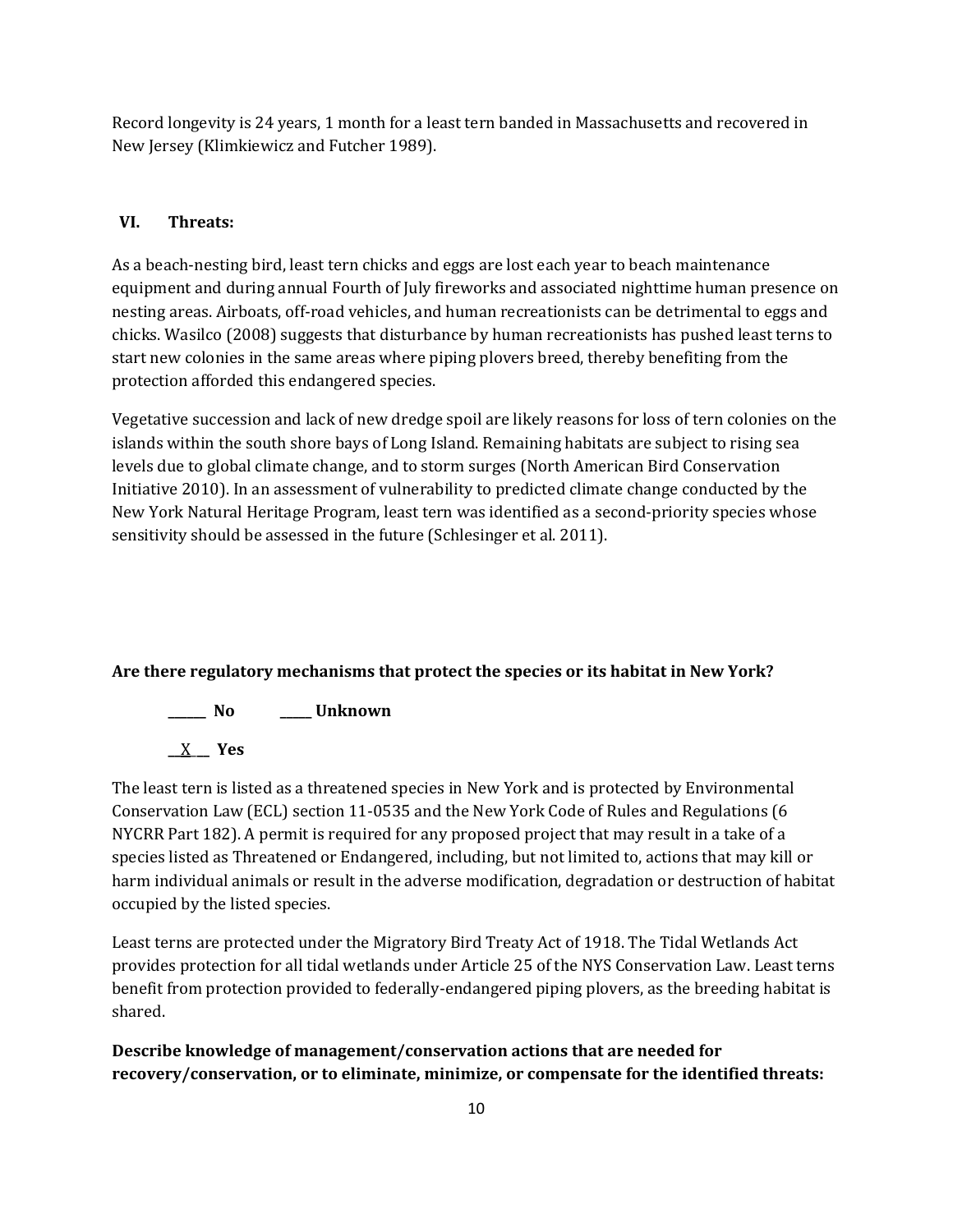Colony size and repeated use of nesting areas appear limited in part by predators or human disturbance at natural nesting sites (Jackson and Jackson 1985). Where these factors are eliminated or controlled, nesting pairs sometimes increase. Conservation actions following IUCN taxonomy are categorized in the table below.

| <b>Conservation Actions</b>       |                                       |  |
|-----------------------------------|---------------------------------------|--|
| <b>Action Category</b>            | <b>Action</b>                         |  |
| Land/Water Protection             | Site/Area Protection                  |  |
| Land/Water Protection             | Resource & Habitat Protection         |  |
| Land/Water Management             | Site/Area Management                  |  |
| Land/Water Management             | Invasive/Problematic Species Control  |  |
| Land/Water Management             | Habitat & Natural Process Restoration |  |
| <b>Education &amp; Awareness</b>  | Awareness & Communications            |  |
| Species Management                | Species Recovery (nesting platforms)  |  |
| <b>External Capacity Building</b> | Alliance & Partnership Development    |  |

The Comprehensive Wildlife Conservation Strategy (NYSDEC 2005) includes recommendations for the following actions for beach and island ground-nesting birds, which includes least tern.

#### **Easement acquisition:**

Protect nesting and foraging habitat and associated upland buffers through acquisition, easement and through regulatory constraints on development.

#### **Educational signs:**

- Post interpretive signage at all public nesting locations.
- **Fact sheet:**

\_\_\_\_ Update Endangered Species fact sheets to reflect current status of species in New York. **Habitat management:**

- Encourage the establishment of nesting and foraging populations by protecting newly created suitable habitat produced as a result of overwash and/or breaches with symbolic fencing and posting.
- \_\_\_\_ Encourage and support a "no net increase" in shoreline armoring along Long Island bays and harbors.
- Encourage compliance with the recommendations for habitat and recreation management contained within Federal and State Recovery Plans for beach-nesting species.
- Encourage landowners to control predators that represent significant threats to the viability of species. Options to be considered include control of predators through contact with a licensed nuisance wildlife control person, allowing hunting and/or trapping during legally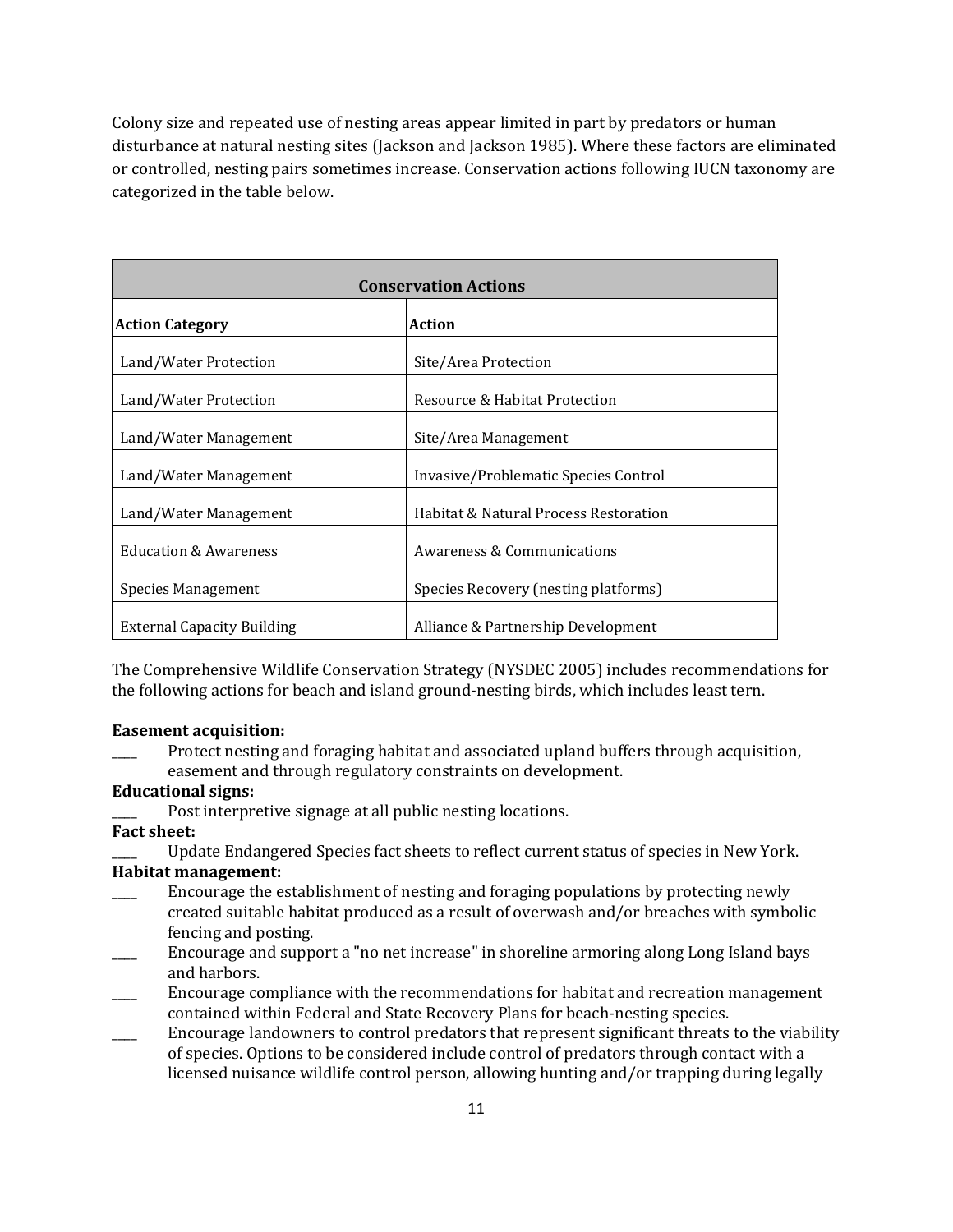specified seasons and habitat modification to remove roosting or denning sites of nest predators. It is recommended that the mechanism for predator control by landowners be done in consultation with DEC.

Where possible, protect nesting areas from human disturbance by posting, electric fencing and symbolic fencing. Also, control density and composition of vegetation at breeding sites to maintain suitability for nesting. Accomplish through planting of fresh spoil sites with desired species and grading and/or spoil deposition at sites where vegetation has become too dense.

#### **Habitat research:**

- Support and encourage habitat research projects that would help define preferred habitat in order to guide restoration efforts and focus habitat protection efforts.
	- Assess beach driving activities, locations and impacts.

## **Habitat restoration:**

- Encourage and support policies that purchase storm-damaged homes within the coastal erosion hazard area for the purposes of beach and dune habitat restoration.
- Where possible, reestablish high quality foraging habitats by either manufacturing sand flats, mudflats or overwash fans or allowing such formations to build naturally. Also, ephemeral pool creation adjacent to beach nesting habitat will be pursued.
- Where possible, nesting habitat will be expanded to create new nesting opportunities for species. This will be accomplished through dredge spoil management, input into beach renourishment projects and de-vegetation of formally suitable sites.

#### **Life history research:**

\_\_\_\_ Support research that addresses priorities established in the Tern Management Handbook (Kress and Hall 2002) and similar planning documents that have been prepared through interstate and interagency working groups.

## **Other action:**

- \_\_\_\_ Minimize and mitigate habitat impacts from development and public works projects by pursuing a goal of no net loss of habitat at a project location.
- Establish and/or maintain enforcement of no-work windows within breeding habitats during the breeding season (April 1 - September 1 on Long Island).
- Educate the public on the impacts of domestic cats on birds and encourage landowners to keep their cats indoors.
- Secure funding to initiate new beach-dependent species programs.

## **Population monitoring:**

Annual surveys will track population status at known breeding locations.

## **Regional management plan:**

Develop a long term management plan that establishes population objectives for all beachdependent breeding birds and management recommendations to achieve them.

# **VII. References**

Banks, R.C., C. Cicero, J.L. Dunn, A.W. Kratter, P.C. Rasmussen, J.V. Remsen Jr. , J.D. Rising, and D.F. Stotz. 2006. Forty-seventh supplement to the American Ornithologists' Union Check-list of North American Birds. The Auk 123(3):926-936.

Boyd, R. L. and B. C. Thompson. 1985. Evidence for reproductive mixing of Least Tern populations. J. Field Ornithol. 56:405-406.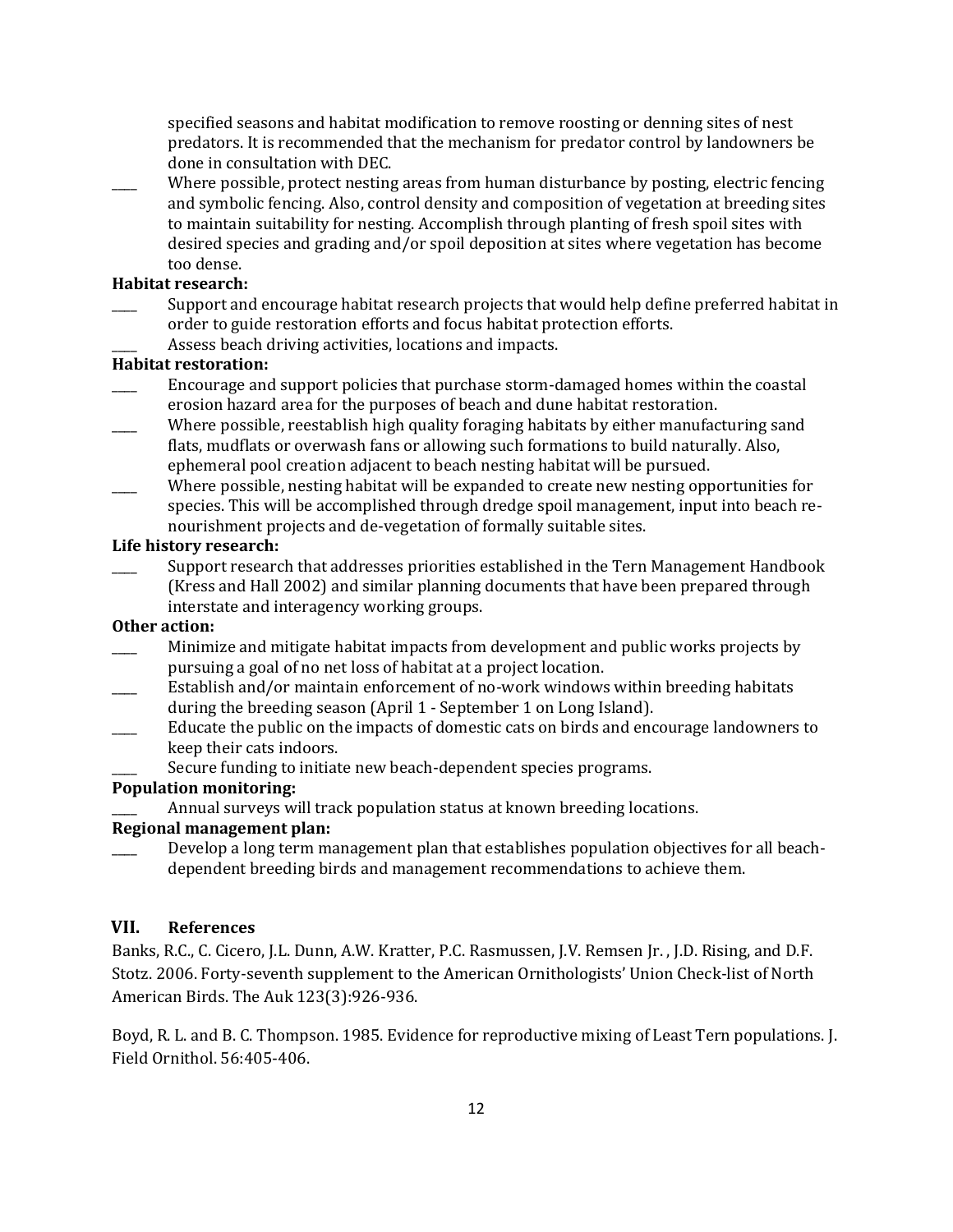Engstrom, T., G. S. Butcher, and J. D. Lowe. 1990. Population trends in the Least Tern (*Sterna antillarum*) from Maine to Virginia: 1975-1986. Pages 130-138 *in* Survey designs and statistical methods for the estimation of avian population trends. (Sauer, J. R. and S. Droege, Eds.) U.S. Fish Wildl. Serv. Biol. Rep. 90(1).

Jackson, J. A. and B. J. S. Jackson. 1985. Status, dispersion, and population changes of the Least Tern in coastal Mississippi. Colon. Waterbirds 8:54-62.

Klimkiewicz, K. M. and A. G. Futcher. 1989. Longevity records of North American birds, Supplement 1. J. Field Ornithol. 60:469-494.

Kress, S.W. and C.S. Hall. 2002. Tern Management Handbook: Coastal Northeastern United States and Atlantic Canada. United States Fish and Wildlife Service, Hadley, MA. 165pp.

Massey, B. W. and J. L. Atwood. 1981. Second-wave nesting of the California Least Tern: age composition and reproductive success. Auk 98:596-605.

Massey, B. W., D. W. Bradley, and J. L. Atwood. 1992. Demography of a California Least Tern colony including effects of the 1982-1983 El Niño. Condor 94:976-983.

North American Bird Conservation Initiative, U.S. Committee. 2010. The State of the Birds 2010 Report on Climate Change, United States of America. U.S. Department of the Interior: Washington, DC.

Peterson, D.M. 1988. Least tern (*Sterna antillarum*). Pages 182-83 in The Atlas of Breeding Birds in New York State (R.F. Andrle and J.R. Carroll, eds.). Cornell University Press, Ithaca, NY.

Schlesinger, M.D., J.D. Corser, K.A. Perkins, and E.L. White. 2011. Vulnerability of at-risk species to climate change in New York. New York Natural Heritage Program, Albany, NY.

Spendelow, J. A. and S. R. Patton. 1988. National atlas of coastal waterbird colonies in the contiguous United States: 1976-1982. U.S. Fish Wildl. Serv. Biol. Rep. 88(5).

Therres, G.D. 1999. Wildlife species of regional conservation concern in the northeastern United States. Northeast Wildlife 54:93-100.

Thompson, Bruce C., Jerome A. Jackson, Joanna Burger, Laura A. Hill, Eileen M. Kirsch and Jonathan L. Atwood. 1997. Least Tern (*Sternula antillarum*), The Birds of North America Online (A. Poole, Ed.). Ithaca: Cornell Lab of Ornithology; Retrieved from the Birds of North America Online: <http://bna.birds.cornell.edu/bna/species/290> [doi:10.2173/bna.290](http://dx.doi.org/10.2173/bna.290)

Wasilco, M. 2008. Least tern, *Sternula antillarum*. Pages 260-61 in The second atlas of breeding birds in New York State (K.J. McGowan and K. Corwin, eds.). Cornell University Press, Ithaca, NY.